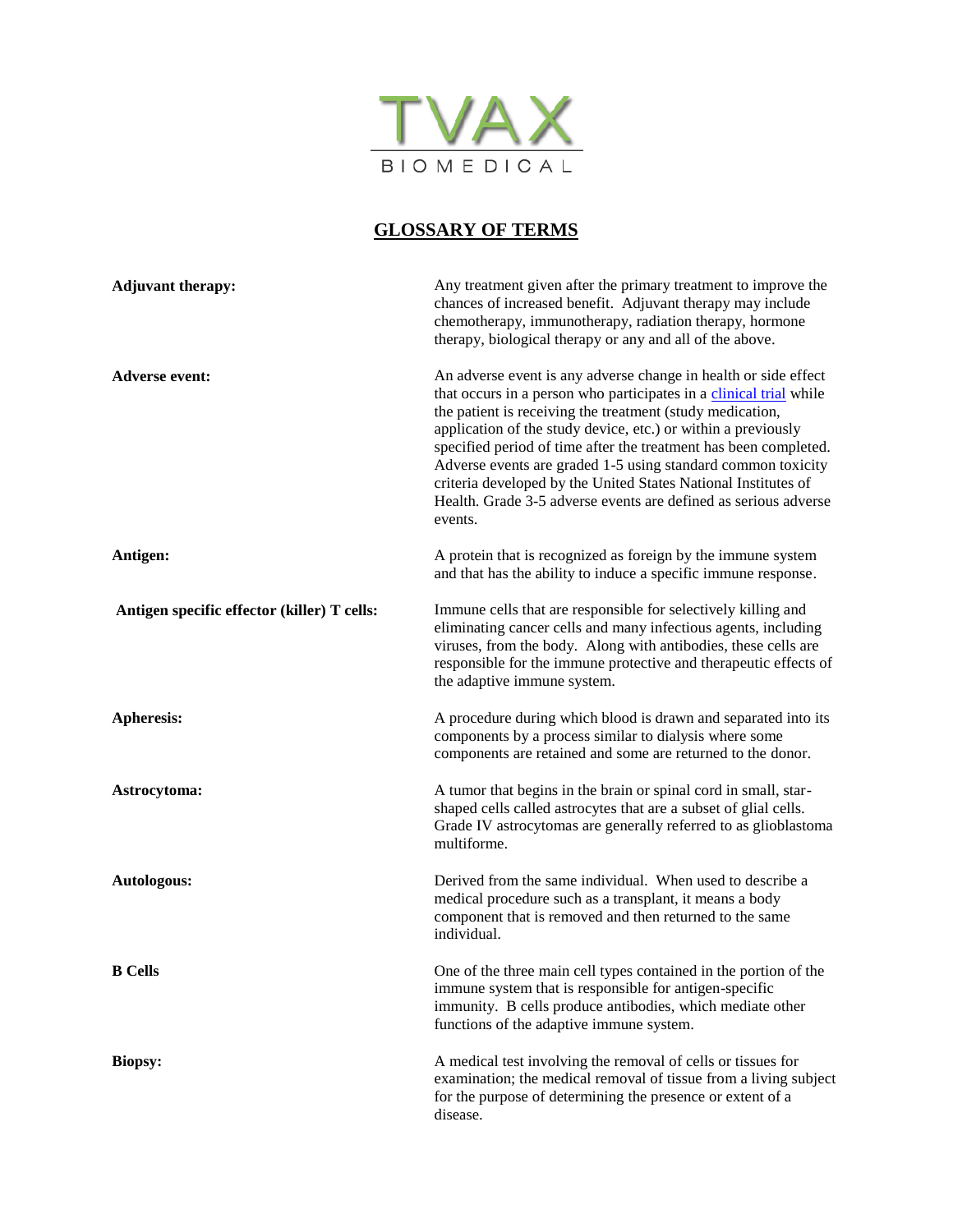| <b>Biotherapeutics:</b>                  | The field encompassing therapeutic materials produced using<br>biological means, including immunologic and recombinant DNA<br>technology.                                                                                                                                                                                                                                                                                                                                                                                                                    |
|------------------------------------------|--------------------------------------------------------------------------------------------------------------------------------------------------------------------------------------------------------------------------------------------------------------------------------------------------------------------------------------------------------------------------------------------------------------------------------------------------------------------------------------------------------------------------------------------------------------|
| Carcinoma:                               | The most common type of cancer occurring in humans, a<br>carcinoma is a cancer that begins in a tissue that lines the inner<br>or outer surfaces of the body.                                                                                                                                                                                                                                                                                                                                                                                                |
| <b>Cell infusion:</b>                    | Delivery of cells by injection from an infusion bag into a blood<br>vessel over a period of time.                                                                                                                                                                                                                                                                                                                                                                                                                                                            |
| Cell mediated immune response:           | An adaptive immune response produced by antigen specific<br>effector T cells.                                                                                                                                                                                                                                                                                                                                                                                                                                                                                |
| <b>Clinical trial:</b>                   | Any investigation in humans intended to discover or verify the<br>effects of an investigational drug or biological or new use of an<br>already marketed drug or biological, and/or to identify any<br>adverse reactions to the investigational drug or biological with<br>the object of determining safety and/or efficacy of the studied<br>use. The terms "clinical trial" and "clinical study" are<br>synonymous.                                                                                                                                         |
| Common toxicity criteria (CTC):          | A standardized classification of side effects used in assessing<br>toxicities during clinical trials.                                                                                                                                                                                                                                                                                                                                                                                                                                                        |
| Conformal:                               | Term used to describe image guided radiotherapy that is focused<br>on the edges of surgically resected cancers. Designed to<br>conform to the site and shape of the cancer so as to limit damage<br>to normal tissue.                                                                                                                                                                                                                                                                                                                                        |
| <b>Cytokine:</b>                         | Any of a number of substances, such as interferons, interleukins,<br>and growth factors that control communications between cells.<br>Distinguished from hormones by the fact that they only act<br>locally on adjacent cells in the same area where they are<br>produced.                                                                                                                                                                                                                                                                                   |
| <b>Cytotoxic:</b>                        | Toxic to living cells.                                                                                                                                                                                                                                                                                                                                                                                                                                                                                                                                       |
| Cytotoxic chemotherapy:                  | Chemicals or drugs that kill cells, especially cancer cells. Their<br>side effects are typically related to the fact that they kill healthy<br>normal cells in addition to cancer cells.                                                                                                                                                                                                                                                                                                                                                                     |
| Delayed type hypersensitivity skin test: | A skin test that is used to measure T cell-mediated immunity.<br>The delayed type skin reaction typically takes 24 to 72 hours to<br>develop. The best known example is the tuberculin skin test for<br>tuberculosis. Called 'delayed' to distinguish it from immediate<br>hypersensitivity, which typically takes minutes to a few hours to<br>develop and is mediated by antibodies. The best known example<br>of testing for immediate hypersensitivity is allergy testing.                                                                               |
| Dendritic cell:                          | A type of immune cell that is specialized to process and present<br>antigens to T cells. Therefore, also called antigen presenting<br>cells. Dendritic cells are present in tissues in contact with the<br>external environment, such as the skin and the inner lining of the<br>nose, lungs, stomach and intestines and can also be found in an<br>immature state in the blood. Dendritic cells carry antigens from<br>body surfaces to lymphoid tissue where the processed antigen is<br>presented to T cells in a form that leads to the generation of an |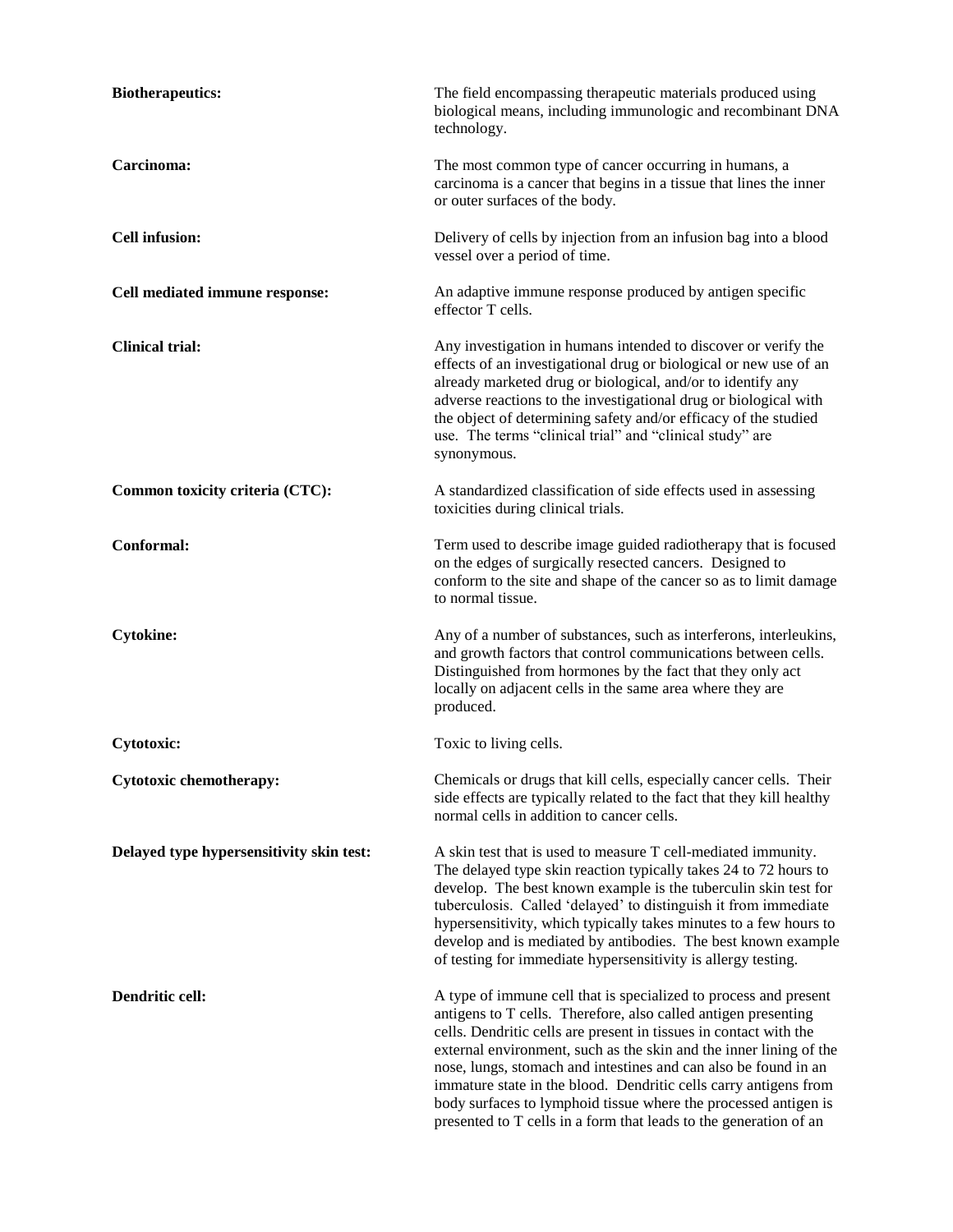|                                                                      | adaptive immune response.                                                                                                                                                                                                                                                                                                                                                      |
|----------------------------------------------------------------------|--------------------------------------------------------------------------------------------------------------------------------------------------------------------------------------------------------------------------------------------------------------------------------------------------------------------------------------------------------------------------------|
| DNA (deoxyribonucleic acid):                                         | A linear polymer found in the nucleus of a cell that encodes the<br>cell's genetic information.                                                                                                                                                                                                                                                                                |
| <b>Efficacy:</b>                                                     | The ability to produce a desired favorable effect in treating or<br>preventing the studied disease or condition.                                                                                                                                                                                                                                                               |
| $Ex$ vivo:                                                           | Outside the living body                                                                                                                                                                                                                                                                                                                                                        |
| Food and Drug Administration (FDA):                                  | The branch of the U.S. Department of Health and Human<br>Services responsible for regulating the approval and use of<br>drugs, medical devices, cosmetics, and foods.                                                                                                                                                                                                          |
| Glioma:                                                              | A primary brain tumor that originates from non-neuronal<br>supportive cells of the brain, called glial cells.                                                                                                                                                                                                                                                                  |
| <b>Good Clinical Practices (GCP):</b>                                | National and international regulatory guidelines for the design,<br>conduct, performance, monitoring, auditing, recording, analysis,<br>and reporting of clinical trials that provides assurance that the<br>data and reported results are credible and accurate, and that the<br>rights, integrity, and confidentiality of trial participants are<br>respected and protected. |
| <b>Good Manufacturing Practices (GMP):</b>                           | National and international regulatory guidelines designed to<br>insure consistent manufacturing of safe and effective medical<br>products.                                                                                                                                                                                                                                     |
| Grade:                                                               | A description of a tumor based on how abnormal the cancer cells<br>look under a microscope and how quickly the tumor is likely to<br>grow and spread. Grading systems are different for each type of<br>cancer but are but are generally scored from 1-4 with grade IV<br>being the most malignant.                                                                            |
| <b>Granulocyte Macrophage Colony Stimulating</b><br>Factor (GM-CSF): | A cytokine that functions as a white blood cell growth factor,<br>specific for granulocyte and macrophage stem cells. GM-CSF<br>also has the ability to activate dendritic cells. This latter<br>property is responsible for GM-CSF's potency as an<br>immunological adjuvant.                                                                                                 |
| <b>Growth factor:</b>                                                | A naturally occurring substance capable of stimulating cellular<br>growth, proliferation and cellular differentiation.                                                                                                                                                                                                                                                         |
| Immune:                                                              | An individual's ability to protect itself from a disease causing<br>agent by virtue of having or producing antibodies or<br>lymphocytes capable of reacting with a specific antigen<br>associated with that agent. Also, generally refers to an<br>individual's ability to resist disease-causing agents by any<br>means.                                                      |
| Immunogenic:                                                         | Relating to or denoting substances able to stimulate an immune<br>response.                                                                                                                                                                                                                                                                                                    |
| <b>Immunogenicity:</b>                                               | Ability of a particular substance, specifically an antigen or<br>complex of antigens, to provoke an immune response in the<br>body.                                                                                                                                                                                                                                            |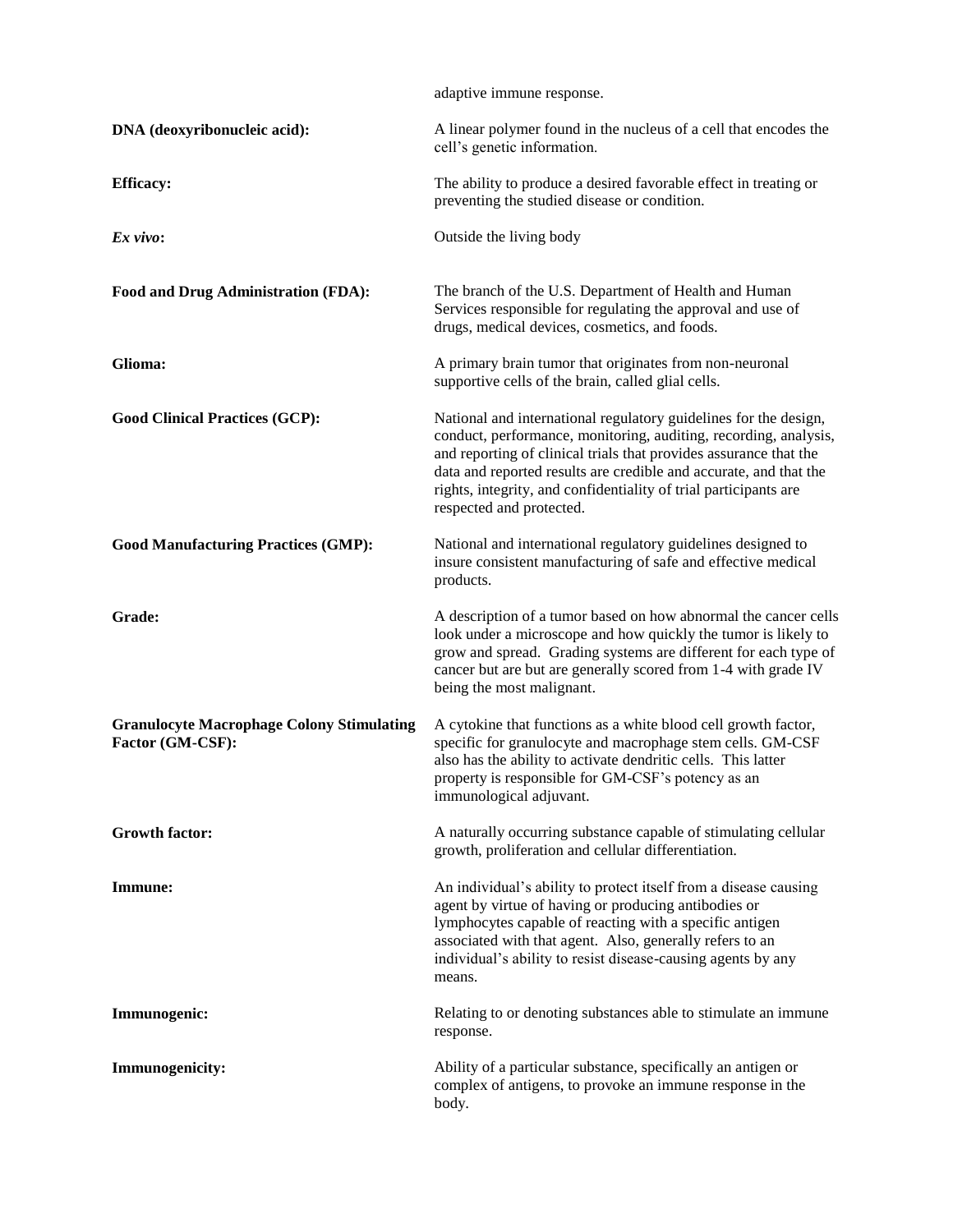| Immunotherapeutic:                                 | Treatment of disease by inducing, enhancing or suppressing an<br>immune response.                                                                                                                                                                                                                                                                                                                                                                                                                                                                                                                                                                                                                                                                                                                                                                                                                                                                        |
|----------------------------------------------------|----------------------------------------------------------------------------------------------------------------------------------------------------------------------------------------------------------------------------------------------------------------------------------------------------------------------------------------------------------------------------------------------------------------------------------------------------------------------------------------------------------------------------------------------------------------------------------------------------------------------------------------------------------------------------------------------------------------------------------------------------------------------------------------------------------------------------------------------------------------------------------------------------------------------------------------------------------|
| <b>Institutional Review Board (IRB):</b>           | Also known in some countries as the Ethics Review Board, or<br><b>ERB.</b> This is the panel of experts at a clinical trial site that<br>conducts a scientific and ethical review of a study protocol and<br>then authorizes that specific institution to participate in the study<br>protocol. The IRB or ERB is charged with insuring that the<br>rights of study participants are protected and that each<br>participant enrolled in the trial has given their fully informed<br>consent to participate in the clinical trial.                                                                                                                                                                                                                                                                                                                                                                                                                        |
| Interleukin-2 (IL-2):                              | A cytokine that is produced by T cells and stimulates T cells to<br>multiply.                                                                                                                                                                                                                                                                                                                                                                                                                                                                                                                                                                                                                                                                                                                                                                                                                                                                            |
| <b>Investigational New Drug Application (IND):</b> | Application to the FDA for authorization to begin to test a drug<br>or biologic in humans. May be filed by individuals, research<br>institutions or companies. The IND becomes effective, if the<br>FDA does not disapprove it within 30 days or implement a<br>'clinical hold', which prevents the applicant from treating a<br>patient until all issues have been resolved. The IND shows<br>results of previous experiments; how, where and by whom the<br>new studies will be conducted; a full description of the agent<br>being evaluated; how it is thought to work in the human body;<br>any toxic effects found in the animal studies; and how the agent<br>is manufactured. All study protocols to test the agent are<br>recorded under the IND number. All clinical trials being<br>performed using one of those protocols must be reviewed and<br>approved in advance by the IRB where the trials will be<br>conducted (in Europe, the ERB). |
| Investigator (or clinical investigator):           | A health care professional responsible for the conduct of a<br>clinical trial at a clinical trial site and who coordinates with the<br>study sponsor and the IRB. If a trial is conducted by a team of<br>individuals at a trial site, the investigator is the responsible<br>leader of the team and may also be called the principal<br>investigator.                                                                                                                                                                                                                                                                                                                                                                                                                                                                                                                                                                                                   |
| Irradiated:                                        | Exposed to radiation, as for diagnostic or therapeutic purposes.<br>Radiation damages DNA in such a way as to render cells<br>replication incompetent. Cancer cells can be exposed to a<br>sufficiently high dose of radiation to render them completely<br>incapable of replicating.                                                                                                                                                                                                                                                                                                                                                                                                                                                                                                                                                                                                                                                                    |
| Killer T cell:                                     | A fully differentiated T cell that functions in cell-mediated<br>immunity by attacking and killing target cells that have specific<br>surface antigens. Also called cytotoxic T-cells.                                                                                                                                                                                                                                                                                                                                                                                                                                                                                                                                                                                                                                                                                                                                                                   |
| Macrophage:                                        | A multifunctional white blood cell that specializes in engulfing<br>invading microorganisms. Additional functions of macrophages<br>include the ability to be activated to kill cancer cells, the ability<br>to function as antigen presenting cells (dendritic cells) and the<br>ability to be activated to suppress immune responses.                                                                                                                                                                                                                                                                                                                                                                                                                                                                                                                                                                                                                  |
| <b>Malignancy:</b>                                 | A tumor that is capable of spreading beyond its site of origin,<br>often to other regions of the body and ultimately producing<br>death, if left untreated. Compared to benign tumor that only<br>grows locally and generally can be cured surgically.                                                                                                                                                                                                                                                                                                                                                                                                                                                                                                                                                                                                                                                                                                   |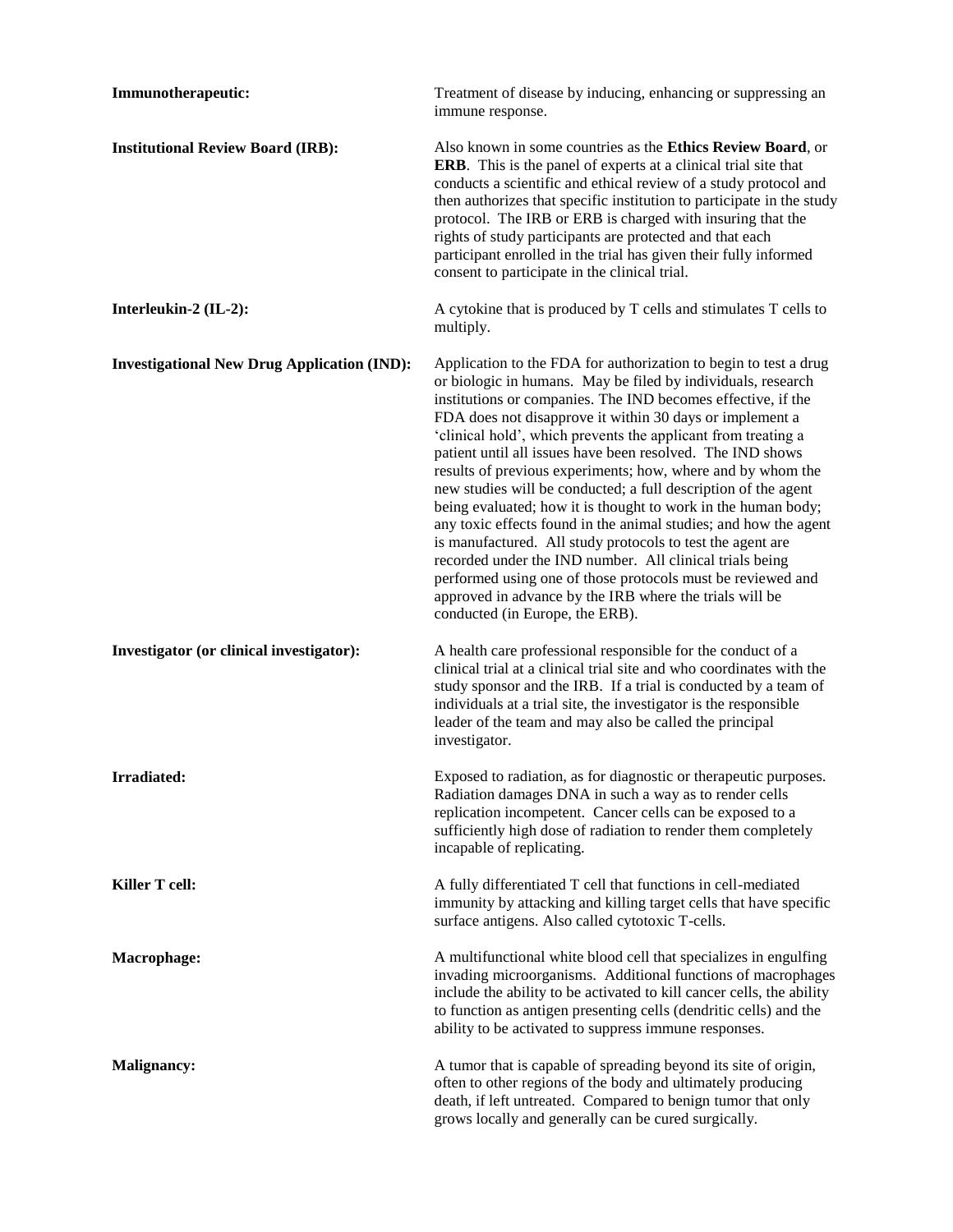|                                    | Synonymous with cancer.                                                                                                                                                                                                                                                                                                                                                                                                                                                                                                                                                                                                                                                                                                                                                                                                                                                                                                                                                                                                                                                                                                                                                                                             |
|------------------------------------|---------------------------------------------------------------------------------------------------------------------------------------------------------------------------------------------------------------------------------------------------------------------------------------------------------------------------------------------------------------------------------------------------------------------------------------------------------------------------------------------------------------------------------------------------------------------------------------------------------------------------------------------------------------------------------------------------------------------------------------------------------------------------------------------------------------------------------------------------------------------------------------------------------------------------------------------------------------------------------------------------------------------------------------------------------------------------------------------------------------------------------------------------------------------------------------------------------------------|
| <b>Malignant transformation:</b>   | The process by which normal cells become cancer cells.                                                                                                                                                                                                                                                                                                                                                                                                                                                                                                                                                                                                                                                                                                                                                                                                                                                                                                                                                                                                                                                                                                                                                              |
| Metastatic:                        | Cancer that has spread from its site of origin to another location<br>in the body.                                                                                                                                                                                                                                                                                                                                                                                                                                                                                                                                                                                                                                                                                                                                                                                                                                                                                                                                                                                                                                                                                                                                  |
| <b>Monoclonal antibodies:</b>      | Antibodies that all have an identical structure because they are<br>made by a population of identical immune cells that is a clone<br>derived from a single parent cell.                                                                                                                                                                                                                                                                                                                                                                                                                                                                                                                                                                                                                                                                                                                                                                                                                                                                                                                                                                                                                                            |
| <b>Mucositis:</b>                  | The inflammation and ulceration of the mucous membranes<br>lining the digestive tract, usually as an adverse effect of<br>chemotherapy and radiotherapy treatment for cancer.                                                                                                                                                                                                                                                                                                                                                                                                                                                                                                                                                                                                                                                                                                                                                                                                                                                                                                                                                                                                                                       |
| <b>Mutation:</b>                   | A change in DNA structure of a particular gene that changes the<br>genetic message carried by that gene when the cell duplicates<br>itself. May occur spontaneously during cell replication or may<br>be caused by external agents such as radiation that damage<br>DNA.                                                                                                                                                                                                                                                                                                                                                                                                                                                                                                                                                                                                                                                                                                                                                                                                                                                                                                                                            |
| <b>New Drug Application (NDA):</b> | An application to the FDA for marketing approval for a drug.<br>Same as a BLA, but applies to drugs, not biologicals.<br>Applications are reviewed by the Center for Drug Evaluation<br>and Research (CDER) the division of the FDA that is<br>responsible for drug regulation.                                                                                                                                                                                                                                                                                                                                                                                                                                                                                                                                                                                                                                                                                                                                                                                                                                                                                                                                     |
| Objective response rate            | The percentage of patients who cancer shrinks or disappears<br>after treatment                                                                                                                                                                                                                                                                                                                                                                                                                                                                                                                                                                                                                                                                                                                                                                                                                                                                                                                                                                                                                                                                                                                                      |
| <b>Orphan product designation:</b> | A special status granted by the Orphan Drug Act ("ODA") to a<br>product to treat a rare disease or condition upon request from a<br>sponsor. Orphan Product Designation generally requires either<br>of the following: (1) the disease or condition for which the<br>product is intended has a prevalence that totals fewer than<br>200,000 people in the United States or, if the drug is a vaccine,<br>diagnostic drug or preventive drug, the persons to whom the<br>drug will be administered in the United States are fewer than<br>200,000 per year, or (2) for a drug intended for diseases or<br>conditions affecting 200,000 or more people, or for a vaccine,<br>diagnostic drug, or preventive drug to be administered to<br>200,000 or more persons per year in the United States, there is<br>no reasonable expectation that costs of research and<br>development of the drug for the indication can be recovered by<br>sales of the drug in the United States. Orphan product status<br>gives a product certain benefits, the most important of which is a<br>period of seven years of marketing exclusivity following FDA<br>marketing approval. Similar regulations exist in the European<br>Union. |
| Phase in product development:      | Therapeutic development is divided into phases that are<br>determined by the main objectives of the development process.                                                                                                                                                                                                                                                                                                                                                                                                                                                                                                                                                                                                                                                                                                                                                                                                                                                                                                                                                                                                                                                                                            |
| <b>Phase I:</b>                    | A phase I clinical trial is the first step in testing a new<br>investigational medication (or new use of a marketed<br>medication) in humans. Phase I studies are mainly concerned<br>with evaluating a medication's safety, including the safe dosage<br>range. Except for medications used to treat cancer, phase I<br>clinical trials are usually conducted in healthy individuals and                                                                                                                                                                                                                                                                                                                                                                                                                                                                                                                                                                                                                                                                                                                                                                                                                           |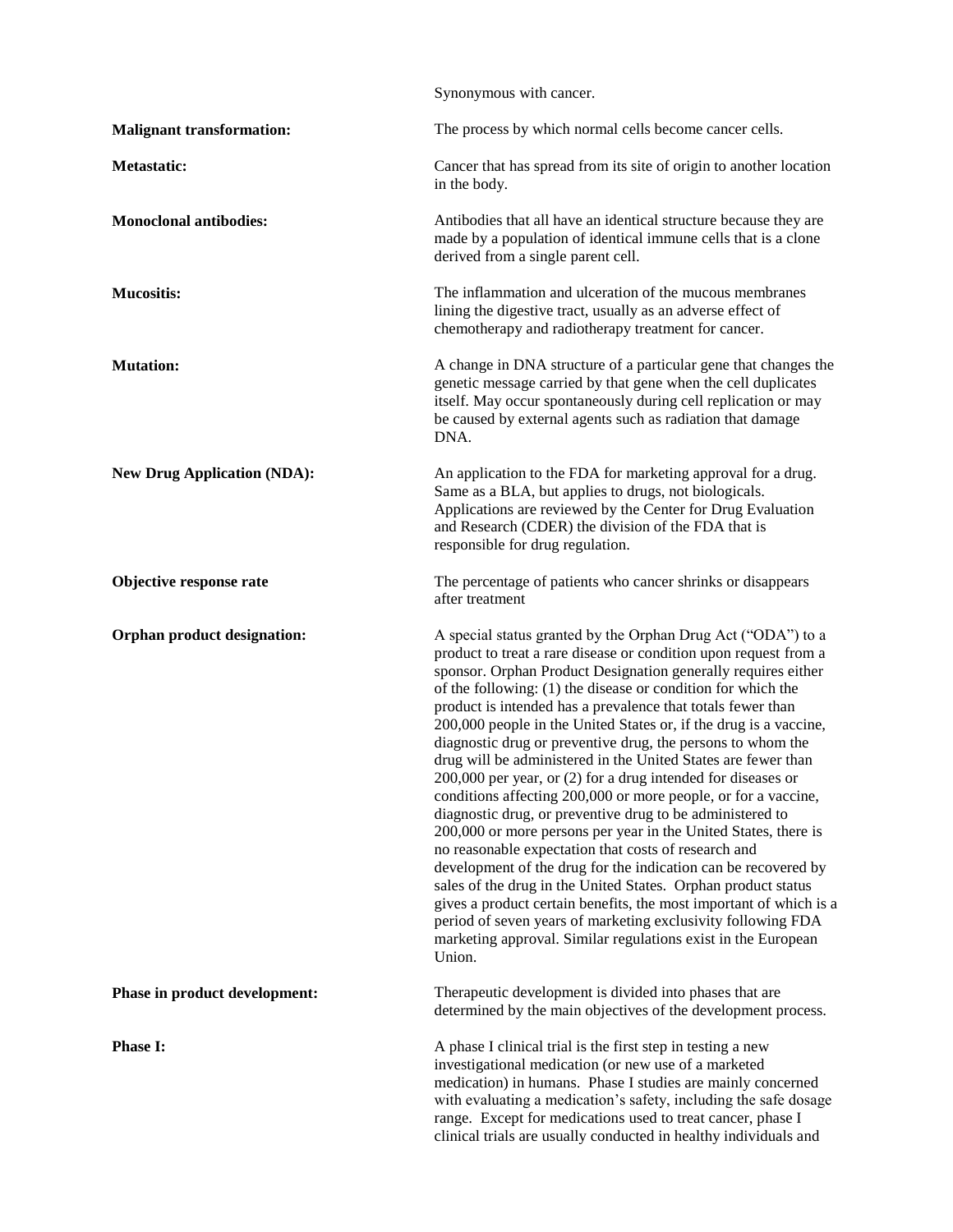|                                   | are not intended to treat disease or illness. Because cancer can<br>be such a life-threatening condition and many effective anti-<br>cancer agents have high toxicity, phase I trials with anti-cancer<br>medications are usually carried out in patients who already have<br>the disease and who have failed standard of care treatments.<br>Phase I studies may provide a preliminary insight into the<br>medication's efficacy.                                                                                                                                                                                                                                                                                                                                                                                                                                                                                                                                                                                                                                                                      |
|-----------------------------------|---------------------------------------------------------------------------------------------------------------------------------------------------------------------------------------------------------------------------------------------------------------------------------------------------------------------------------------------------------------------------------------------------------------------------------------------------------------------------------------------------------------------------------------------------------------------------------------------------------------------------------------------------------------------------------------------------------------------------------------------------------------------------------------------------------------------------------------------------------------------------------------------------------------------------------------------------------------------------------------------------------------------------------------------------------------------------------------------------------|
| <b>Phase II:</b>                  | Phase II clinical trials involve subjects who have the disease or<br>condition to be treated with the test medication. These trials are<br>designed to acquire more information on the safety of the new<br>treatment and to begin to determine how effective the new<br>treatment could be in the targeted disease or condition. Phase II<br>studies may also be performed to determine optimal dosing and<br>delivery regimens. Many different study designs may be<br>employed in Phase II, including small randomized studies.<br>Patients are carefully monitored for side effects and for any<br>improvement in their illness, symptoms, or both.                                                                                                                                                                                                                                                                                                                                                                                                                                                 |
| <b>Phase III:</b>                 | After a treatment has been shown to have positive safety and<br>efficacy results in small groups of patients, it may be studied in a<br>larger Phase III trial to confirm efficacy and identify adverse<br>events from long-term use. A Phase III trial usually compares<br>how well the study treatment works with an inactive placebo<br>and/or another approved medication. Usually subjects are<br>randomly entered into comparator study arms and, optimally,<br>study participants (subjects and investigators), will be blinded<br>with regard to which study treatment a particular subject is<br>receiving. Phase III studies generally also are multi-center,<br>meaning that subjects are treated at multiple clinical trial sites in<br>order to minimize the bias that might occur through the<br>treatment of all subjects at a single trial site by a single clinical<br>investigator. Phase III trials are generally designed to obtain<br>definitive outcome data for the purposes of submitting a BLA or<br>NDA for marketing approval from the FDA or other regulatory<br>authority. |
| <b>Pivotal study:</b>             | Typically a Phase III study which is designed to generate the<br>data required by a regulatory agency to decide whether or not to<br>approve a drug.                                                                                                                                                                                                                                                                                                                                                                                                                                                                                                                                                                                                                                                                                                                                                                                                                                                                                                                                                    |
| <b>Preclinical study:</b>         | A laboratory or animal study of a biological, drug, device, or<br>procedure to find out if the new treatment shows enough<br>promise to be studied in humans.                                                                                                                                                                                                                                                                                                                                                                                                                                                                                                                                                                                                                                                                                                                                                                                                                                                                                                                                           |
| <b>Progression free survival:</b> | A term used to describe the length of time during and after<br>treatment during which the disease being treated (usually cancer)<br>does not get worse.                                                                                                                                                                                                                                                                                                                                                                                                                                                                                                                                                                                                                                                                                                                                                                                                                                                                                                                                                 |
| Protocol:                         | A written action plan for a clinical trial. The plan states what<br>will be done in the study and why. It outlines how many<br>participants will take part in the study, what types of patients<br>may take part, what tests they will receive and how often, what<br>the treatment plan is, and the sponsor's plan to analyze the data<br>when the study is completed.                                                                                                                                                                                                                                                                                                                                                                                                                                                                                                                                                                                                                                                                                                                                 |
| Radiographic:                     | The use of X-rays to view a non-uniformly composed material<br>such as the human body.                                                                                                                                                                                                                                                                                                                                                                                                                                                                                                                                                                                                                                                                                                                                                                                                                                                                                                                                                                                                                  |